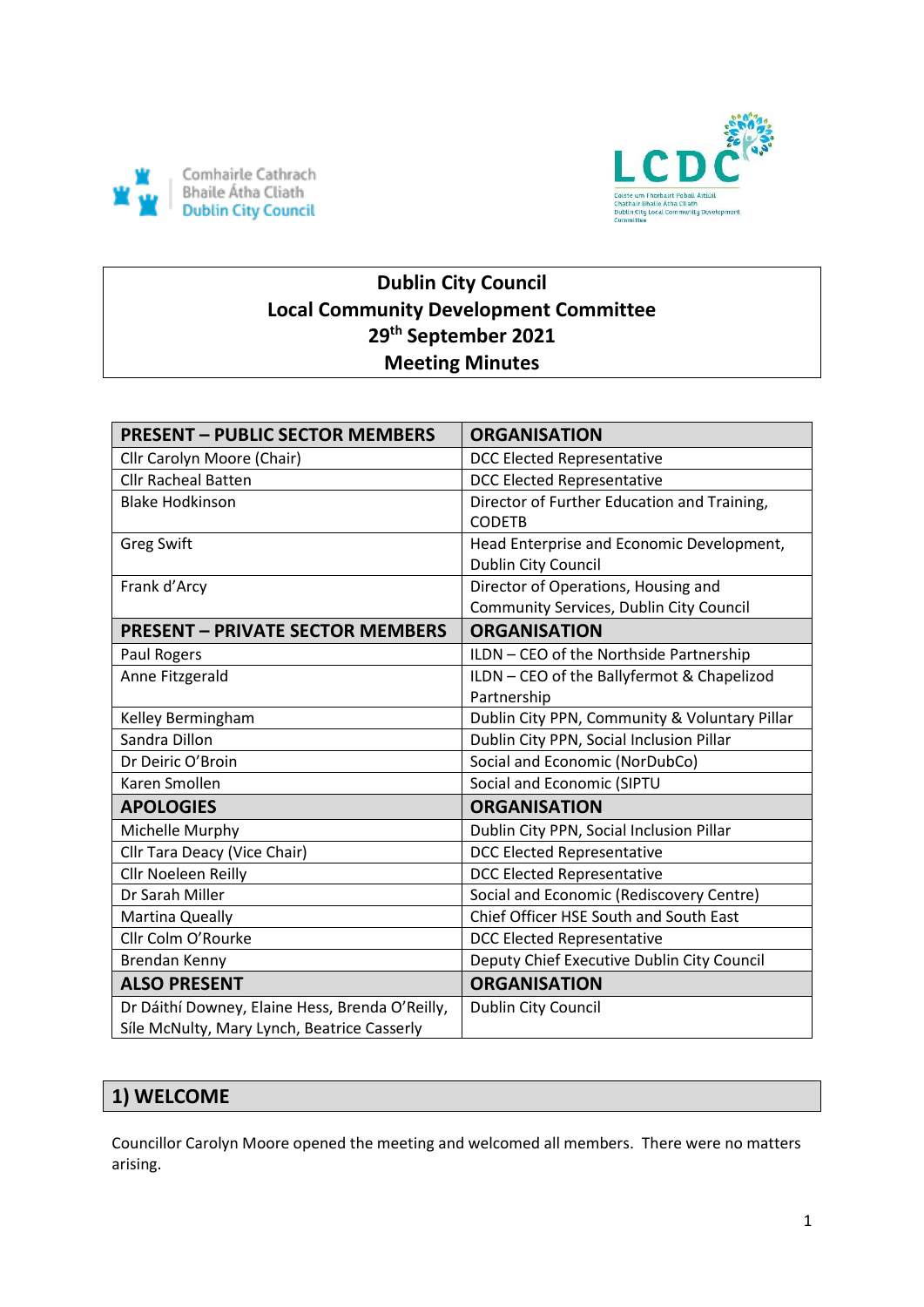## **2) MINUTES**

Minutes from the LCDC Meeting of the 30<sup>th</sup> June 2021 were proposed by Paul Rogers and seconded by Dr Deric O'Broin.

## **3) BUSINESS MATTERS**

Chief Officer Dáithí Downey informed the Committee that two members had tendered their resignation to him and both were accepted. There are Ms Paula Galvin (representing the PPN Environmental Pillar) and Ms Anne Talbot (representing the Community and Voluntary Pillar of the PPN). Both members thanked the CO for the support they received as LCDC members. Both also confirmed their resignations were related to demands of their current positions and inability to attend to the requirements of LCDC membership. The CO notified the meeting that a formal process of inviting nominations from the PPN to fill these two vacant positions was now underway.

#### **Agreed Action:-**

(1) LCDC members to be given an update on LCDC membership at the next meeting in November.

## *A) LCDC FUNDING UPDATE*

Dáithí Downey (Chief Officer) gave a verbal update on funding schemes that the LCDC are currently administering.

#### **(i) Community Enhancement Programme (CEP) 2021**

The Community Enhancement Programme (CEP), as funded by the Department of Rural and Community Development (DRCD). Dublin City was allocated €212,306 in 2021 under the CEP 2021 scheme. The 15 groups approved by the Dublin City LCDC on the 30th June 2021 have been paid. The balance of €780.66 will be carried forward to a future round of CEP.

#### **(ii) COVID 10 Emergency Fund Round 2**

Dublin City Council was allocated €117,246 under the second round of the COVID-19 Emergency Fund. The applications were assessed and both successful and unsuccessful applicants were notified in August. Final payments are being made to the 173 successful groups.

#### **Agreed Actions:-**

(1) A report confirming details of all approved groups will be provided at the next LCDC meeting (November 24<sup>th</sup>).

#### **(iii) Social Enterprise Capital Grant Scheme 2021 (Dormant Accounts Fund)**

The Minister for Rural and Community Development has approved funding of €1M to be allocated nationally to the Dormant Accounts Fund (DAF) Social Enterprise Capital Grants Scheme 2021 which has been distributed across each local authority. This scheme is being rolled out through the network of Local Community Development Committees (LCDCs). Funding in the sum of €98,059.98 is provided for social enterprises based in the Dublin City's administrative area exclusively. In order to be an eligible applicant Social Enterprises must have complied with the definition of a social enterprise as published in the National Social Enterprise Policy for Ireland 2019-2022. The Dublin City Local Enterprise Office (LEO), which supports social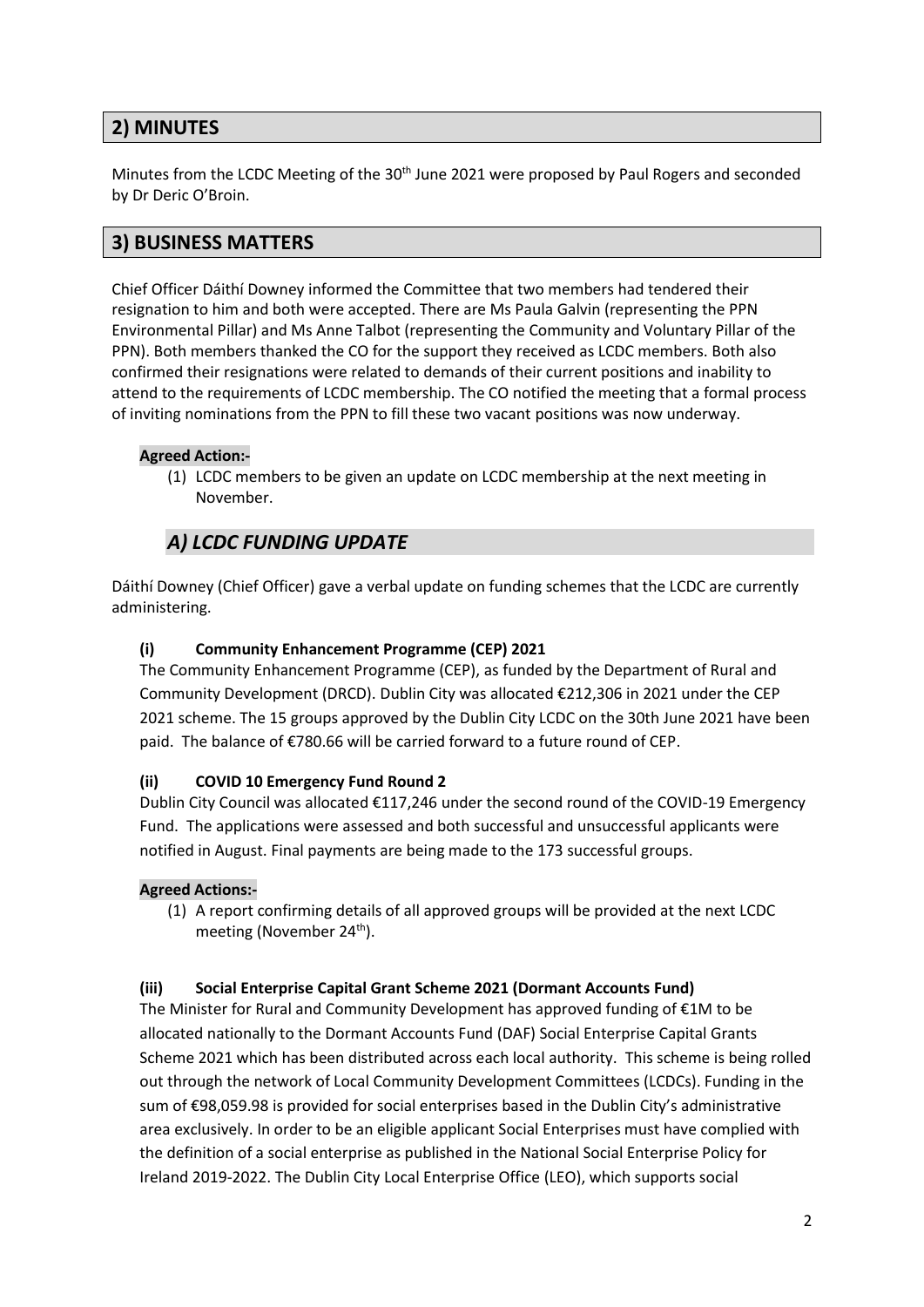enterprises is working with the Dublin City LCDC team to locally administer this once off capital grant scheme. A shortlist of all eligible projects will be compiled and returned to DRCD for review and approval by the Minister for Rural and Community Development.

### **Agreed Actions:-**

(1) An update will be provided at the next meeting (November  $24<sup>th</sup>$ )

### *B) HEALTHY IRELAND PROGRAMME*

- Síle McNulty Goodwin (Dublin City Healthy Ireland Co-coordinator) made a presentation updating members on progress with the HI programme.
	- o The majority of the funding allocated to Dublin City under the Healthy Ireland Programme *via* the Communities Resilience Fund (CRF), the Community Mental Health Funds and the Community Engagement Funds have been allocated.
	- $\circ$  19<sup>th</sup> August 2021 Lord Mayor Gilliland announced that Dublin had joined the WHO *Partnership for Healthy Cities* supported by Bloomberg Philanthropies. DCC will now prepare an Implementation Plan to promote public health and mobility as a member of the Partnership.
	- o The initiation of a new Department of Health/ Sláintecare Healthy Communities Programme for Dublin City was noted and more details will be presented as they are confirmed.

## *C) DUBLIN CITY COUNCIL INTEGRATION STRATEGY*

- Mary Lynch (Dublin City Integration Officer) made a presentation updating members on progress against a range of work projects. She informed the members of the following:
	- **o** The four Dublin local authorities are working together to establish a Community of Practice on matters of migration and integration. This is a precursor to establishing a Migrant Forum for Dublin. Developmental work on the proposal remains underway.
	- **o** Plans for Dublin City's 2021 Inclusion and Integration Week, which opens on Monday 8th November are progressing. LCDC members were invited to get involved and propose events and help promote and encourage other organisations to participate. Limited funding is be available to help produce initiatives and events.
	- **o** Integration-related initiatives with migrant communities have been started with businesses in the city *via* corporate social responsibility schemes with the help of Volunteer Ireland.
	- **o** The Diwali Festival of Lights will be held in City Hall on Thursday 4<sup>th</sup> November.

#### **Agreed Actions:-**

- (1) Kelley Birmingham proposed that DCC Report No 177/2021 *Report of the DCC LCDC A Framework towards an Integration and Intercultural Strategy for Dublin City Council 2021-2025* be noted. This was seconded by Paul Rogers.
- (2) Cllr Carolyn Moore (Chair, LCDC) suggested the Chief Officer work towards ensuring representation from the forthcoming/ proposed Migrant Forum be on or involved with the LCDC.
- (3) Cllr Carolyn Moore suggested inviting a representative from the Traveller community to make a presentation at a future LCDC meeting.
- (4) Frank d'Arcy (Dublin City Council) suggested that Dublin City Council's anti-social behaviour strategy be presented to the committee upon its finalisation.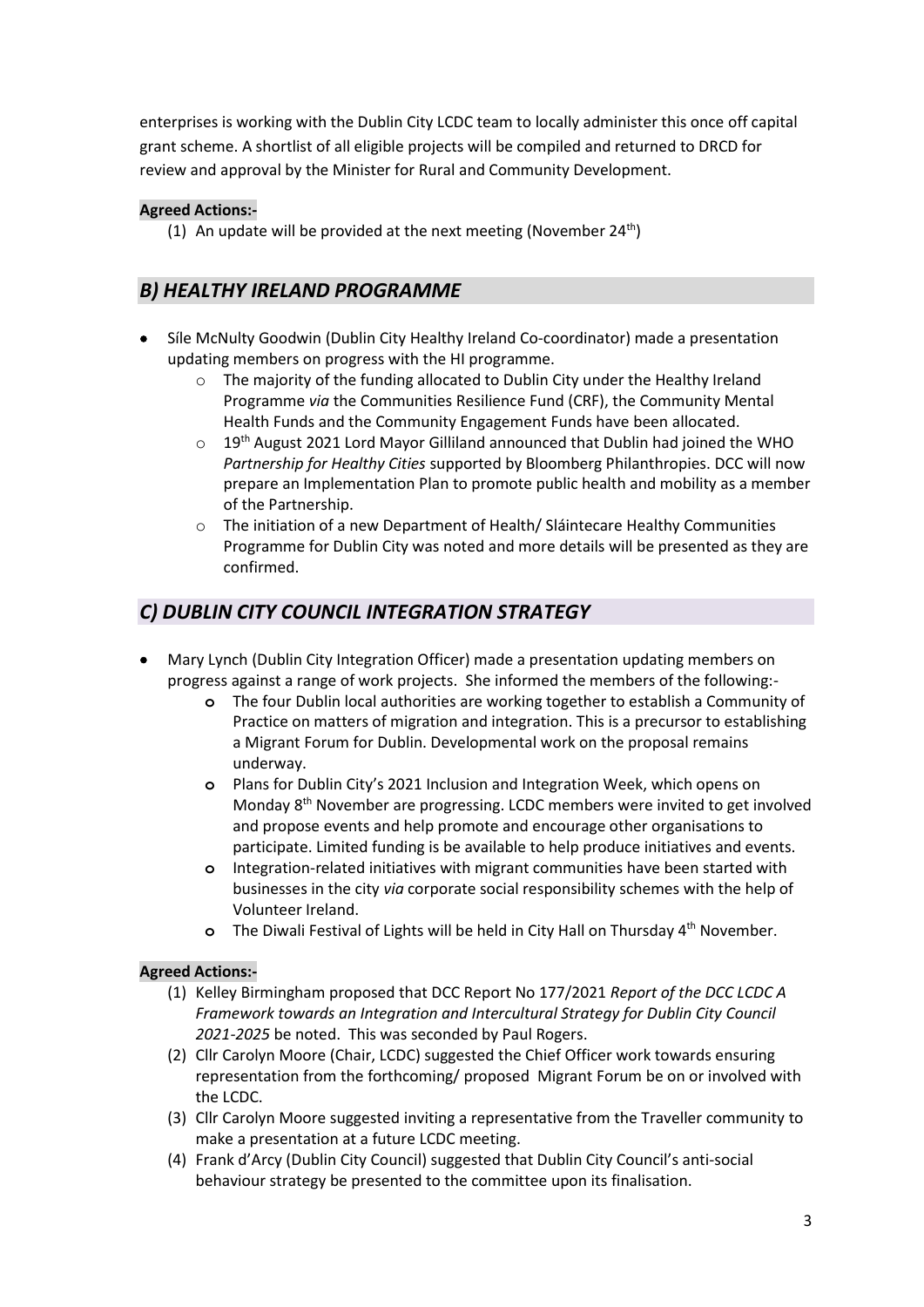(5) Sandra Dillon suggested there should be more of a link with community groups on the ground and the Chief Officer agreed to consider how this could be done in 2022.

## *D) SICAP*

 The Chief Officer confirmed how the LCDC Administration team are finalising the SICAP Mid Programme review with the five Programme Implementers for Dublin (i.e. the five Local Development Companies). This process is focussed on what has gone well in 2021 and what the future priorities and issues are in relation to continuity of the SICAP programme into 2022. The annual Engagement meeting between Pobal, DCC LCDC and the PIs is scheduled for on October 12<sup>th</sup> and will allow for discussion and finalisation of newly emergent need target groups, priorities and confirmation of proposed SICAP KPIs for 2022. Lastly, the full DCC SICAP programme has been extended by an additional year to end of 2023. Contractual amendments and budgets for this additional 12 month period will be confirmed with PIs.

#### **Agreed Actions:-**

(1) A SICAP update will be given at the next November meeting.

### **4 LOCAL EMPLOYMENT AND JOB CLUB SERVICES**

- At the September 29<sup>th</sup> meeting of the Dublin City LCDC, two LCDC members Anne Fitzgerald (Ballyfermot/ Chapelizod Partnership) and Paul Rogers (Northside Partnership) detailed concerns regarding the local employment and job club services their local development companies provide. Their primary focus was on how the outcome of government's decision not to renew established contracts when they conclude in 2021 and instead to tender out these services on a cost-bid basis from 2022 may prove adverse and lead to a substantial reduction of service in scope, scale and quality (subsequently, both members submitted additional correspondence).
- LCDC members noted that the Irish Local Development Network (ILDN) of 49 Local Development Companies is seeking support from LCDCs to retain the current model of employment services.
- The concerns noted by Anne and Paul were shared by many DCC LCDC members.
- Through the LCDC Chair, the members agreed to a request that the LCDC Chief Officer engage with Anne and Paul and draft a letter to the relevant Minister that sets out the LCDC's opinion on an evidence-informed basis.

#### **Agreed Action:-**

1. Proposed correspondence is to be tabled and approved at the next LCDC meeting (Nov  $24^{th}$ ).

### **5)** *DCC AGE FRIENDLY STRATEGY*

- Beatrice Casserly (Dublin City Age Friendly Co-ordinator) made a presentation on Dublin City Council's Age Friendly Strategy that aims to make the city a great place to grow old.
- The Strategy has been under preparation from 2020 and was ready for adoption by Dublin City Council however it has been subsequently amended to take account of the major impacts of COVID19 pandemic on DCC's ability to full adopt and implement the strategy.
- The Strategy has also been reviewed to take account of additional changes in structure and delivery at the national level.